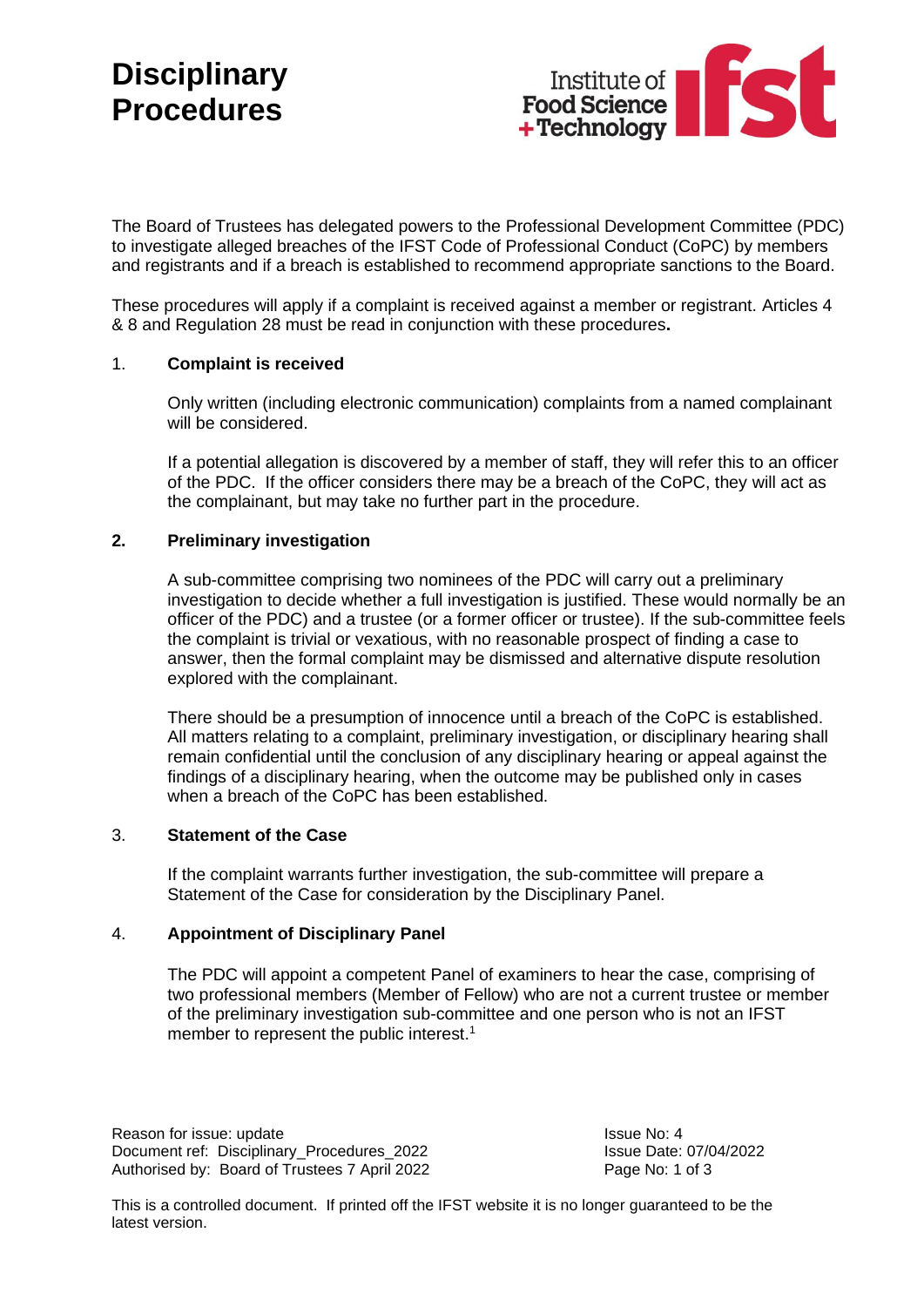The Professional Development Committee may at its sole discretion consider the first appeal made to it with good cause by the respondent in advance of the hearing regarding the suitability of any panel member. The respondent must not be personally known to any of the Panel and the respondent must not attempt to make contact with any of the Panel members. The respondent must state any previous names by which they have been known.

## 5. **Disciplinary Hearing**

The respondent will be informed of the date and time of the hearing by email or special delivery post at least 42 days in advance, together with the Statement of the Case and a copy of this protocol.

Both the Panel and the respondent may provide additional written evidence to the disciplinary hearing.

Respondents are entitled to bring a supporter to the hearing or in their absence to send an observer. This person will not be able to speak on the respondent's behalf.

The disciplinary hearing will consider the Statement of the Case, and supporting evidence (with any cross examination of the respondent), and followed by an evidenced rebuttal by the respondent, which is also open to cross-examination.

If, ten-or-more days prior to the date of the hearing, the respondent freely admits the circumstances as set out in the Statement of Case, then the Disciplinary Panel will have regard to this before deciding the recommended penalty, or the member may voluntarily (and permanently) resign.

### 6. **Results of Disciplinary Hearing**

The decision of the Panel will be unanimous.

If the complaint is upheld, then the Panel will hear any mitigation, decide the recommended penalty and prepare a report for Board endorsement.

The respondent will be notified of the decision within 28 days of the hearing.

If the sanction is expulsion, the result will remain on the record indefinitely. If lesser sanctions are given, these will remain on the record for 2 years.

If the complaint is proven against a Chartered Scientist, the Institute will advise the Registrar of the Science Council of the result.

In cases where a breach is established, the outcome of disciplinary hearings shall normally be published on the IFST website for the two years following the date of the decision. The Board may at its sole discretion in the public interest decide not to publish the outcome of such a particular disciplinary case